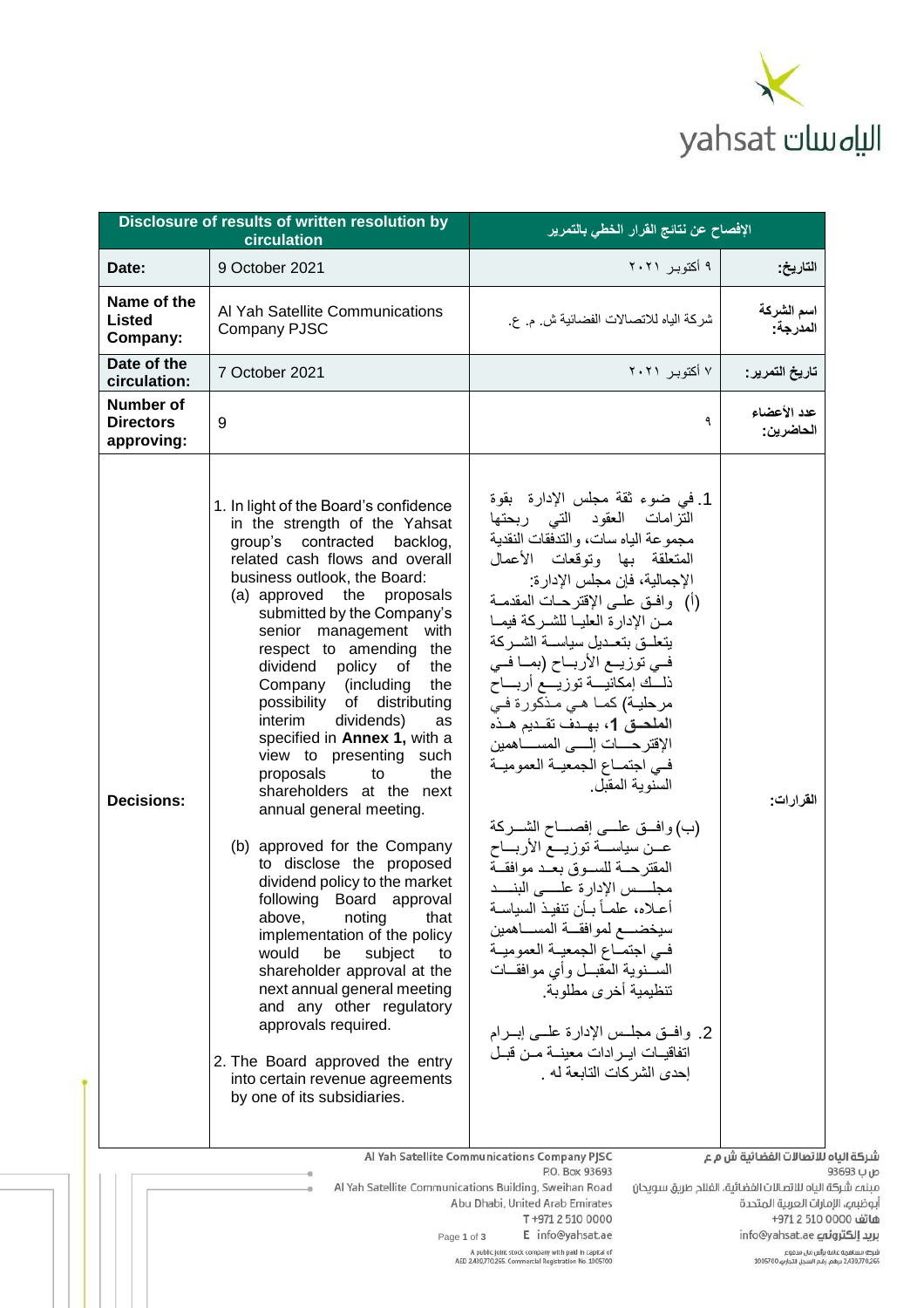

| <b>Authorized</b><br><b>Signatory:</b> | Clint Irwin Fransquinho de Barros | كلنت اروين فرانسقينهو دي باروس ارفينو دي<br>باروس | المخول بالتوقيع: |
|----------------------------------------|-----------------------------------|---------------------------------------------------|------------------|
| <b>Designation:</b>                    | <b>Board Secretary</b>            | أمين سر الشركة                                    | المنصب:          |
| Signature:                             | Mille                             |                                                   | التوقيع:         |
| Company's<br>Seal:                     | yahsat الله السات yahsat          |                                                   | ختم الشركة:      |

Al Yah Satellite Communications Company PJSC شَرِكَةَ الياه للاتِّصالاتَ الفَضَائِيَةَ شَ مِ ع P.O. Box 93693 ص ب 93693 Al Yah Satellite Communications Building, Sweihan Road مبنهء شركة الياه للاتصالات الفضائية، الفلاد طريق سويحان Abu Dhabi, United Arab Emirates أبوظباي، الإمارات العربية المتحدة T+971 2 510 0000 شاتف 0000 510 4971 E info@yahsat.ae info@yahsat.ae بريد إلكتر<mark>ونم</mark> Page 2 of 3 .<br>A public joint stock company with paid in capital of<br>AED 2,439,770,265 Commercial Registration No. 1005700 رانزكة مساهرته عامة برأس مال مناقع<br>2,439,770,265 درامم ، رقم السجل التجاري 1005700